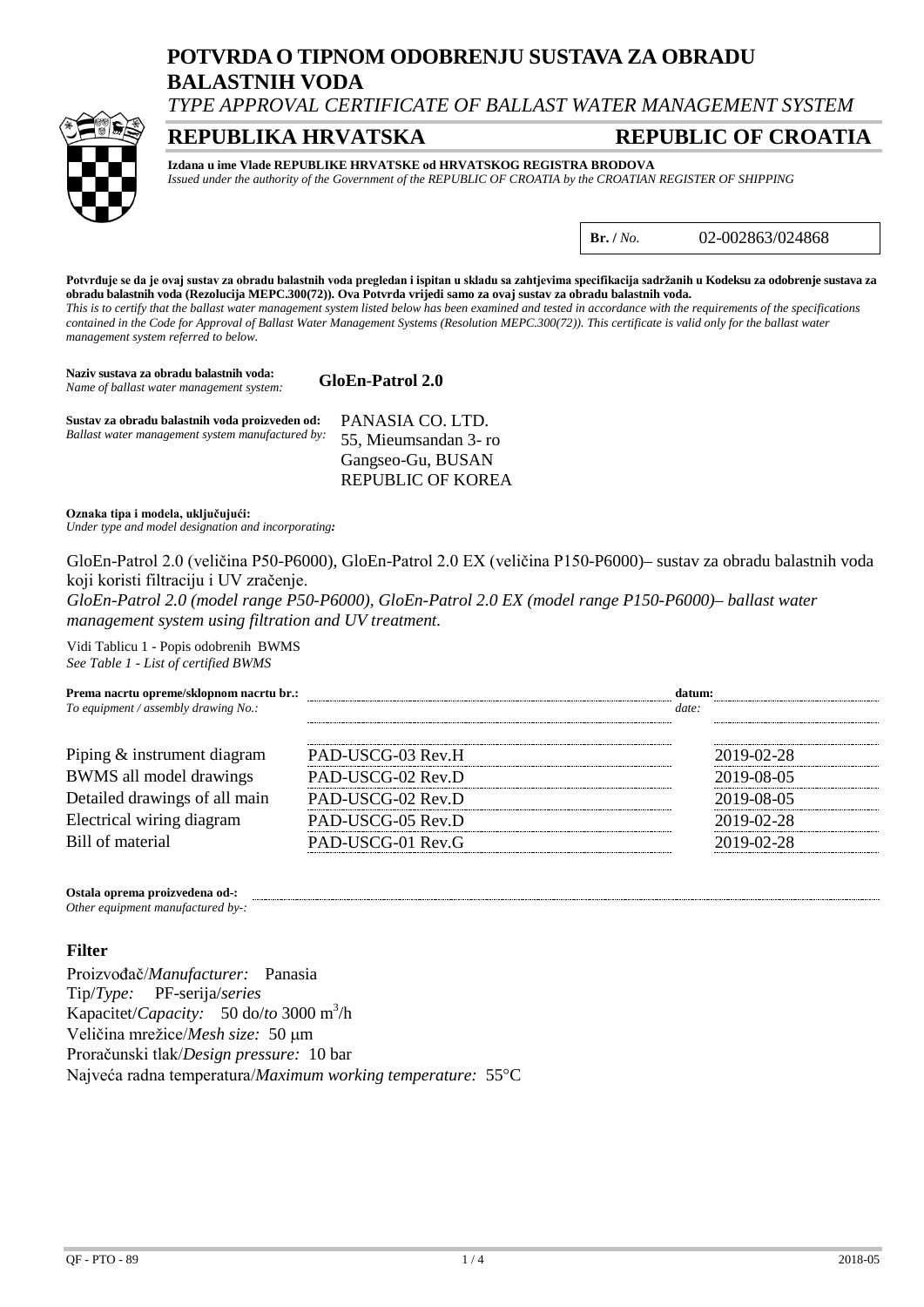## **UV reaktor/***UV reactor module*

Proizvođač/*Manufacturer:* Panasia<br>Veličina/*Size:* PU50; PU250; PU Veličina/*Size:* PU50; PU250; PU500; PU1000; PU1250; PU1500 Najveći potvrđeni protok/*Maximum certified flow: 5*0 m<sup>3</sup>/h; 350 m<sup>3</sup>/h; 700 m<sup>3</sup>/h; 1000 m<sup>3</sup>/h; 1250 m<sup>3</sup>/h; 1500 m<sup>3</sup>/h Proračunski tlak/*Design pressure:* 10 bar

**Prema nacrtu opreme/sklopnom nacrtu br.:** − **datum**<br> *To equipment / assembly drawing No.:* − **− date** date *To equipment / assembly drawing No.:* 

Nazivni kapacitet obrade:  $50 - 6000$  m<sup>3</sup>/h *Treatment rated capacity:* 

**Ova Potvrda o tipnom odobrenju izdana je na osnovu odobrenja od Norveških pomorskih vlasti, Potvrda br.: TAP00001VN.** *This Type Approval Certificate is issued based on approval by Norwegian Maritime Authority, Certificate No.: TAP00001VN.*

**Kopija ove Potvrde o tipnom odobrenju mora se nalaziti na brodu opremljenom ovim sustavom za obradu balastnih voda, za pregled na brodu. Ako je Potvrda o tipnom odobrenju izdana na osnovu odobrenja od druge Uprave, potrebno je navesti tu Potvrdu o tipnom odobrenju.** *A copy of this Type Approval Certificate shall be carried onboard a ship fitted with this ballast water management system, for inspection onboard the ship. If the Type Approval Certificate is issued based on approval by another Administration, reference to that Type Approval Certificate shall be made.*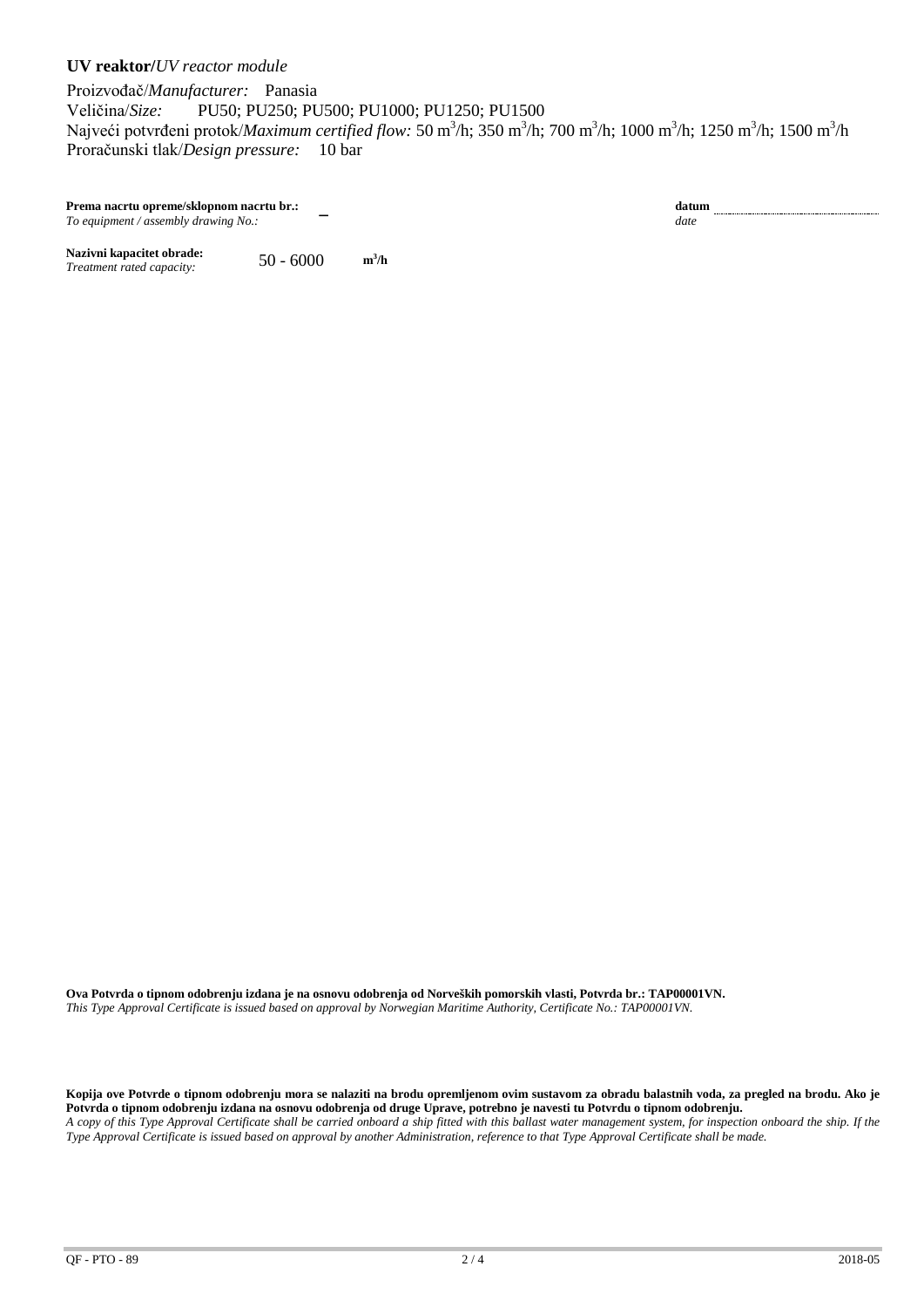| Model                                              | Nazivni kapacitet obrade<br>Treatment rated capacity $(m^3/h)$ | <b>Filter model</b> | UV-reaktor (broj lampi)<br>/UV-reactor (number of<br>lamps) |  |
|----------------------------------------------------|----------------------------------------------------------------|---------------------|-------------------------------------------------------------|--|
| P <sub>50</sub>                                    | 50                                                             | <b>PF50</b>         | PU50(2)                                                     |  |
| P150/P150-Ex                                       | 150                                                            | <b>PF250</b>        | PU250(6)                                                    |  |
| P <sub>250</sub> /P <sub>250</sub> -E <sub>x</sub> | 250                                                            | <b>PF250</b>        | PU250(8)                                                    |  |
| P300/P300-Ex                                       | 300                                                            | <b>PF500</b>        | PU250 (12)                                                  |  |
| P350/P350-Ex                                       | 350                                                            | <b>PF500</b>        | PU250 (12)                                                  |  |
| P500/P500-Ex                                       | 500                                                            | <b>PF500</b>        | PU500 (18)                                                  |  |
| P700/P700-Ex                                       | 700                                                            | <b>PF750</b>        | PU500 (24)                                                  |  |
| P750/P750-Ex                                       | 750                                                            | <b>PF750</b>        | PU1000 (22)                                                 |  |
| $P750-1/$                                          | 750                                                            | <b>PF750</b>        | $PU250(8)+PU500(18)$                                        |  |
| $P750-1-Ex$                                        |                                                                |                     |                                                             |  |
| P800/P800-Ex                                       | 800                                                            | <b>PF900</b>        | PU1000 (22)                                                 |  |
| $P800-1/$                                          | 800                                                            | 2 x PF500           | PU250 (12)+PU500 (18)                                       |  |
| P800-1-Ex                                          |                                                                |                     |                                                             |  |
| P900/P900-Ex                                       | 900                                                            | <b>PF900</b>        | PU1000(22)                                                  |  |
| $P900-1/$                                          | 900                                                            | 2 x PF500           | 2 x PU500 (18)                                              |  |
| P900-1-Ex                                          |                                                                |                     |                                                             |  |
| P1000/P1000-Ex                                     | 1000                                                           | PF1200              | PU1000 (22)                                                 |  |
| $P1000-1/$                                         | 1000                                                           | 2 x PF500           | 2 x PU500 (18)                                              |  |
| P1000-1-Ex                                         |                                                                |                     |                                                             |  |
| P1200/P1200-Ex                                     | 1200                                                           | PF1200              | PU1250 (26)                                                 |  |
| $P1200-1/$                                         | 1200                                                           | 2 x PF750           | 2 x PU500 (24)                                              |  |
| P1200-1-Ex                                         |                                                                |                     |                                                             |  |
| P1500/P1500-Ex                                     | 1500                                                           | PF1500              | PU1500 (32)                                                 |  |
| $P1500-1/$                                         | 1500                                                           | 3 x PF500           | 3 x PU500 (18)                                              |  |
| P1500-1-Ex                                         |                                                                |                     |                                                             |  |
| P2000/P2000-Ex                                     | 2000                                                           | <b>PF2000</b>       | 2 x PU1000 (22)                                             |  |
| $P2000-1/$                                         | 2000                                                           | 3 x PF750           | 3 x PU500 (24)                                              |  |
| P2000-1-Ex                                         |                                                                |                     |                                                             |  |
| P2500/P2500-Ex                                     | 2500                                                           | PF2500              | 2 x PU1250 (26)                                             |  |
| $P2500-1/$                                         | 2500                                                           | PF2500              | 4 x PU500 (24)                                              |  |
| P2500-1-Ex                                         |                                                                |                     |                                                             |  |
| P3000/P3000-Ex                                     | 3000                                                           | PF3000              | 2 x PU1500 (32)                                             |  |
| P3000-1/                                           | 3000                                                           | PF3000              | 6 x PU500 (18)                                              |  |
| P3000-1-Ex                                         |                                                                |                     |                                                             |  |
| P3500/P3500-Ex                                     | 3500                                                           | 3 x PF1200          | 3 x PU1250 (26)                                             |  |
| P4000/P4000-Ex                                     | 4000                                                           | 3 x PF1500          | 3 x PU1500 (32)                                             |  |
| P4500/P4500-Ex                                     | 4500                                                           | 3 x PF1500          | $\overline{3}$ x PU1500 (32)                                |  |
| P5000/P5000-Ex                                     | 5000                                                           | 2 x PF2500          | 4 x PU1250 (26)                                             |  |
| P6000/ P6000-Ex                                    | 6000                                                           | 2 x PF3000          | 4 x PU1500 (32)                                             |  |